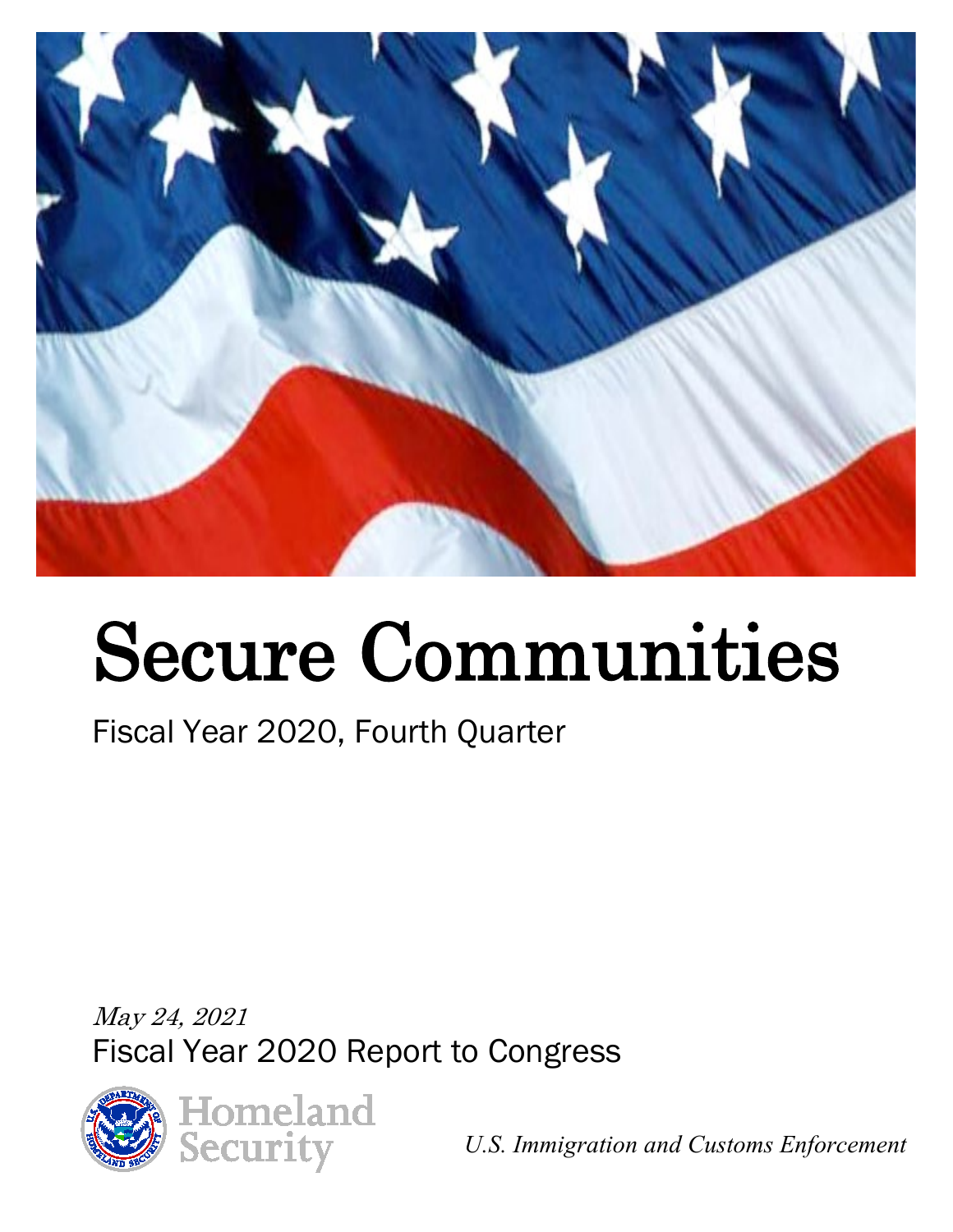#### **Message from the Acting Director**

May 24, 2021

I am pleased to present the following report, "Secure Communities" for the fourth quarter of Fiscal Year (FY) 2020, which has been prepared by U.S. Immigration and Customs Enforcement (ICE).

This report was compiled pursuant to direction in House Report 116-180, which accompanies the FY 2020 Department of Homeland Security (OHS) Appropriations Act (P.L. 116-93). The report continues direction in the Joint Explanatory Statement, which accompanies the FY 2019 OHS Appropriations Act (P.L. 116-6), as well as direction in House Report 115-239, accompanying the FY 2018 OHS Appropriations Act (P.L. 115-141).



Pursuant to congressional guidelines, this report is being provided to the following Members of Congress:

The Honorable Lucille Roybal-Allard Chair, House Appropriations Subcommittee on Homeland Security

The Honorable Chuck Fleischmann Ranking Member, House Appropriations Subcommittee on Homeland Security

The Honorable Chris Murphy Chair, Senate Appropriations Subcommittee on Homeland Security

The Honorable Shelley Moore Capito Ranking Member, Senate Appropriations Subcommittee on Homeland Security

Inquiries related to this report may be directed to me at (202) 732-3000.

Sincerely,

Tae D. Johnson

**Acting Director** U.S. Immigration and Customs Enforcement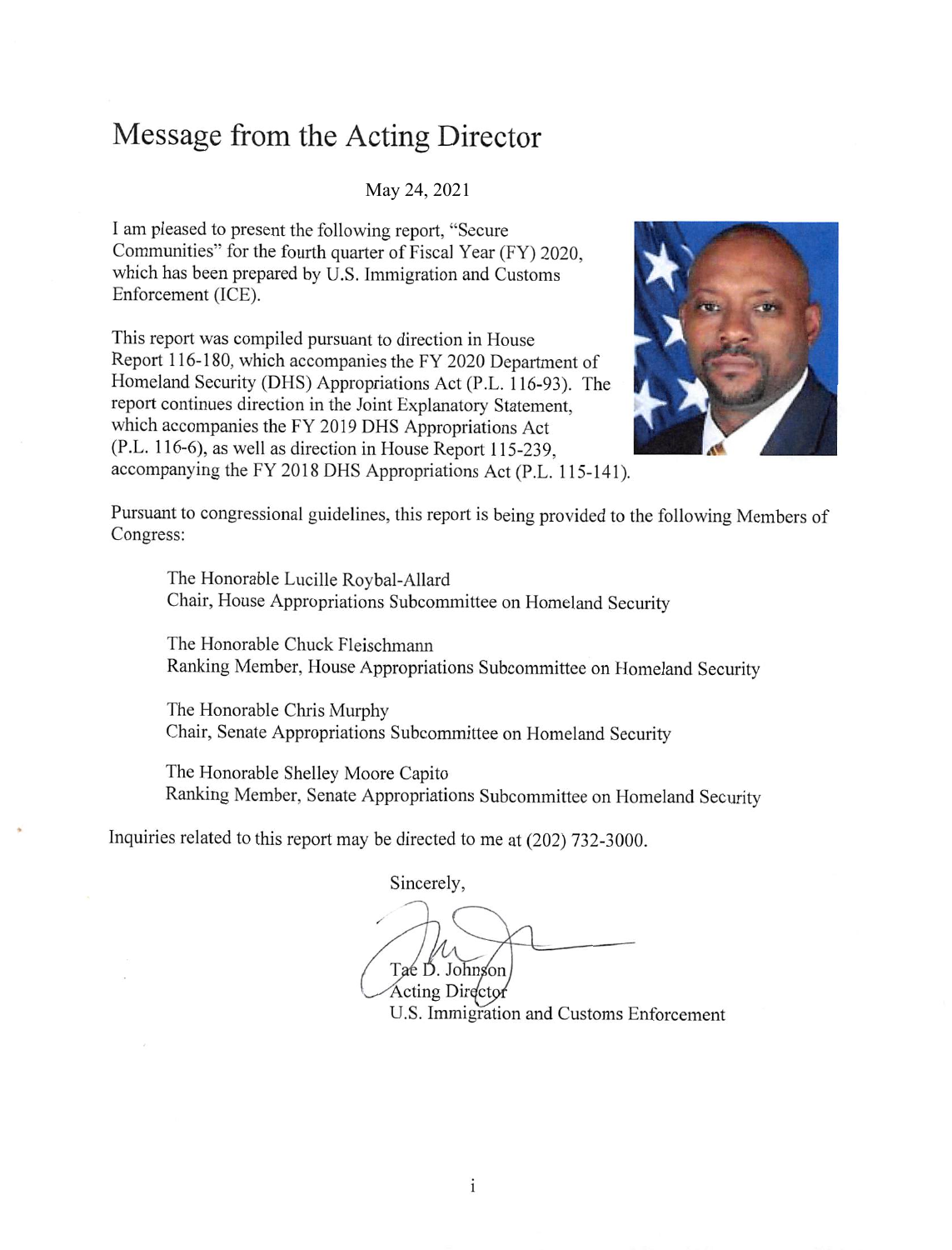#### Executive Summary

House Report 116-180 accompanying P.L. 116-93 directs ICE to continue the reporting that is detailed in House Report 115-239, which accompanies P.L. 115-141. House Report 115-239 directs ICE to report metrics related to Secure Communities and detainers issued to state and local law enforcement agencies. ICE is unable to report statistically on several variables in the manner requested because of a variety of technical constraints that are discussed in the report. However, ICE is able to provide data on the detainers that it issues, broken down by criminality, gender, and nationality.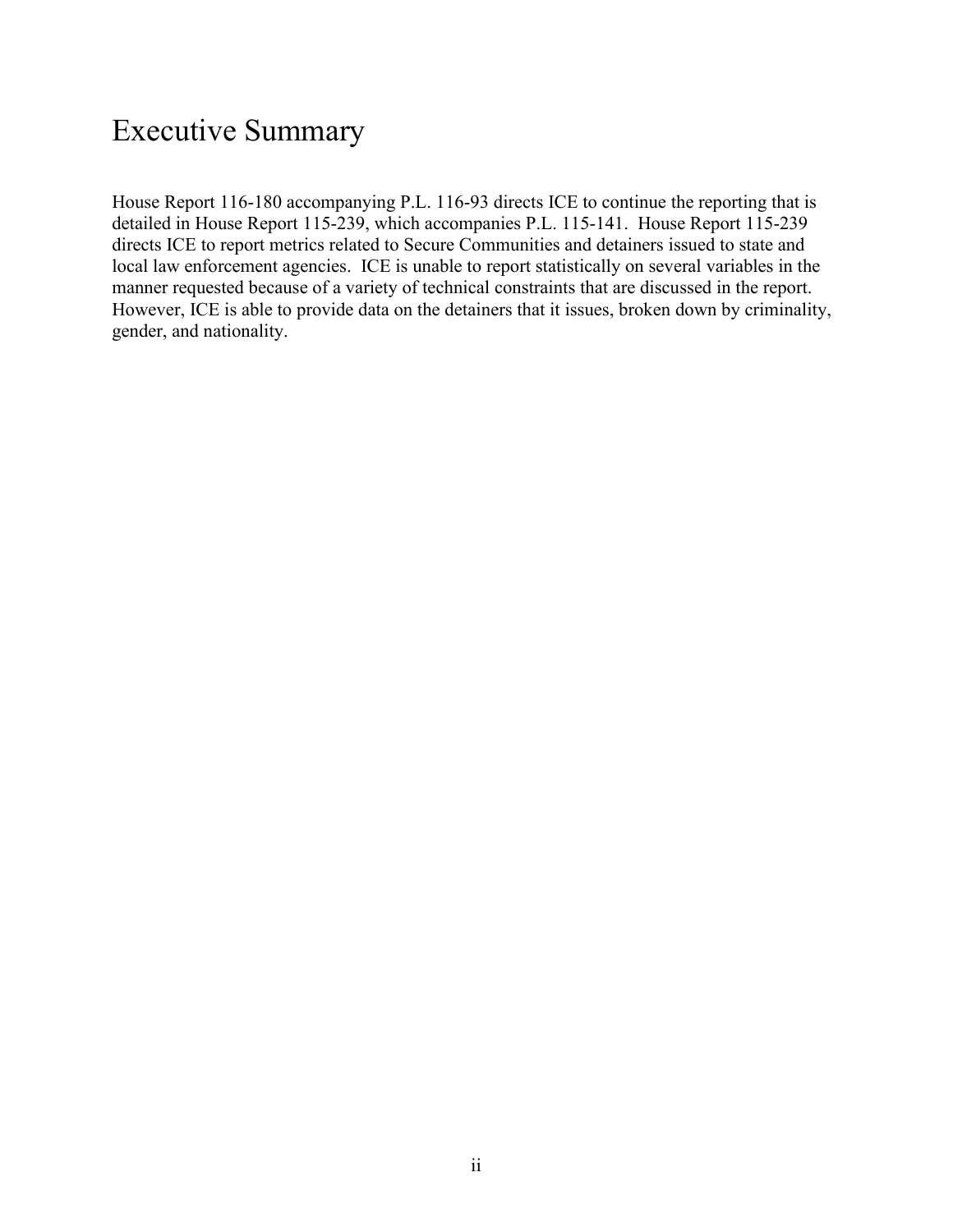

### Fiscal Year 2020, Fourth Quarter Secure Communities

#### Table of Contents

| FY 2020 Fourth Quarter (Q4) Enforcement and Removal Operations Detainers Prepared<br>FY 2020 Q4 Detainers Prepared by Country of Citizenship and Criminality4 |  |
|---------------------------------------------------------------------------------------------------------------------------------------------------------------|--|
|                                                                                                                                                               |  |
|                                                                                                                                                               |  |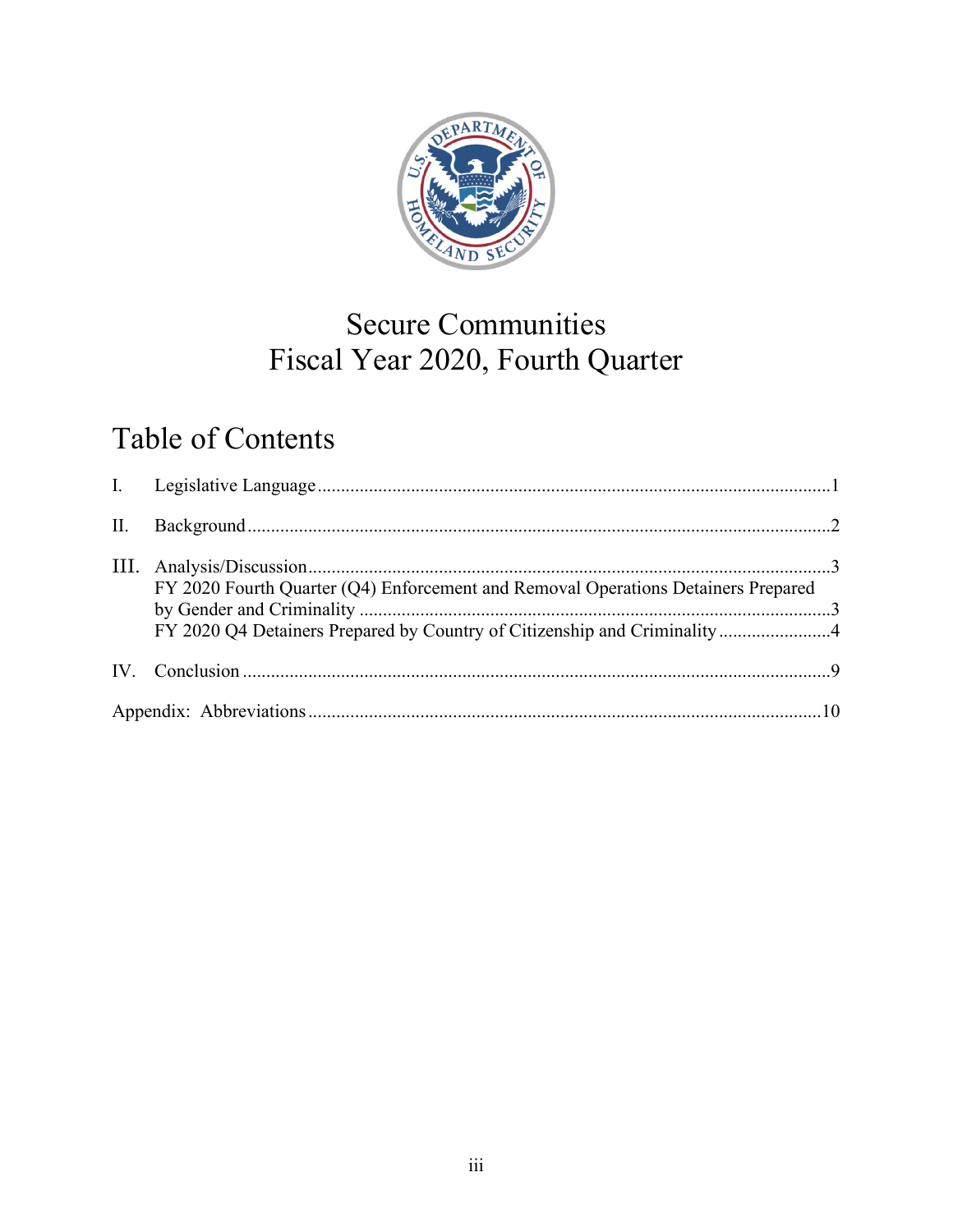#### <span id="page-4-0"></span>I. Legislative Language

This report was compiled in response to direction in House Report 116-180, which accompanies the Fiscal Year (FY) 2020 Department of Homeland Security (DHS) Appropriations Act (P.L. 116-93).

House Report 116-180 states:

*Detention Inspection Reporting.*—ICE shall continue to report and make public the following, as described in House Report 116-9, and shall follow the previously directed timeframes unless otherwise specified:

(1) Secure Communities report; …

House Report 116-180 continues direction in the Joint Explanatory Statement accompanying the FY 2019 DHS Appropriations Act (P.L. 116-6), which states:

ICE shall continue to report and make public the following, as detailed in House Report 115-239, and shall follow the previously directed timeframes unless otherwise specified. …

• Secure Communities report …

Further guidance is in House Report 115-239 accompanying the FY 2018 DHS Appropriations Act (P.L. 115-141), which states:

 Within 90 days after the date of enactment of this Act, and monthly thereafter, the Director of ICE shall submit to the Committee a Secure Communities report, including the number of detainer requests issued, actual custody transfers to ICE, and releases by state and local law enforcement jurisdiction, criminal category, conviction status, date of any conviction, immigration status, gender, country of citizenship, and enforcement priority, and shall make this information publicly available on its website.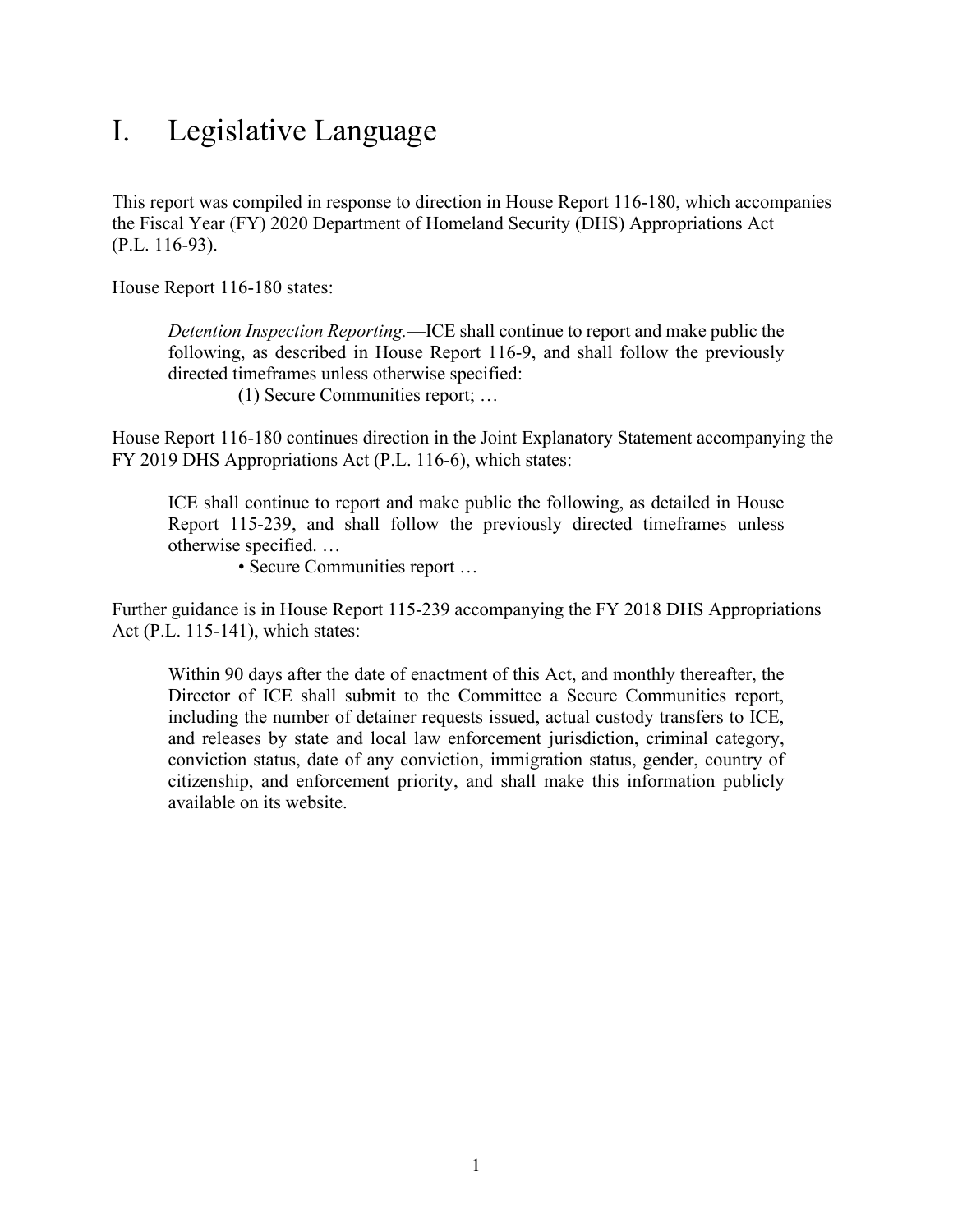#### <span id="page-5-0"></span>II. Background

Congress first provided instructions for this report in House Report 115-239, which states that U.S. Immigration and Customs Enforcement (ICE) submit "a Secure Communities report, including the number of detainer requests issued, actual custody transfers to ICE, and releases by state and local law enforcement jurisdiction, criminal category, conviction status, date of any conviction, immigration status, gender, country of citizenship, and enforcement priority."

Secure Communities is a simple and common-sense way to carry out ICE's enforcement priorities for those noncitizens detained in the custody of another law enforcement agency (LEA). It uses a federal information-sharing partnership between DHS and the Federal Bureau of Investigation (FBI) that helps to identify in-custody noncitizens without imposing new or additional requirements on state and local law enforcement. For decades, local jurisdictions have shared with the FBI the fingerprints of individuals arrested and/or booked into custody to see if those individuals have a criminal record and outstanding warrants. Under Secure Communities, the FBI automatically sends the fingerprints to DHS to check against its immigration databases. If these checks revealed that an individual was present unlawfully in the United States or was otherwise removable, ICE took law enforcement action prioritizing, under the 2017 Executive Order (EO) 13768, *Enhancing Public Safety in the Interior of the United States* (revoked on January 20, 2021, by EO 13993), the removal of individuals who presented the most significant threats to public safety, as determined by the severity of the crime, their criminal history, and the risk to public safety, as well as those who have violated the Nation's immigration laws.

 ICE is unable to report on the data in the manner contained in the legislative direction because of the following technical constraints:

- enforcement metrics are in ICE's system of record. • Secure Communities is a system that allows for interoperability and information-sharing rather than a program to which officers are assigned. As a result, no associated
- ICE cannot report on releases conducted by state or local LEAs because this information generally is not communicated to ICE by these LEAs.
- reporting on custody transfer because of ICE detainers. • Detainers and initial book-ins to ICE custody are independent variables in ICE's system of record and are not linked directly, so it is not possible to produce reliable, large-scale
- ICE no longer reports data broken down by the priorities in place during previous Administrations, and currently does not report on the priorities laid out in EO 13768 (revoked on January 20, 2021, by EO 13993), many of which cannot be determined through data stored in the system of record.
- Currently, immigration status is not available for statistical reporting.

 detainers issued, broken down by criminality, gender, and country of citizenship. However, to provide Congress with information on detainer issuance, ICE has produced data on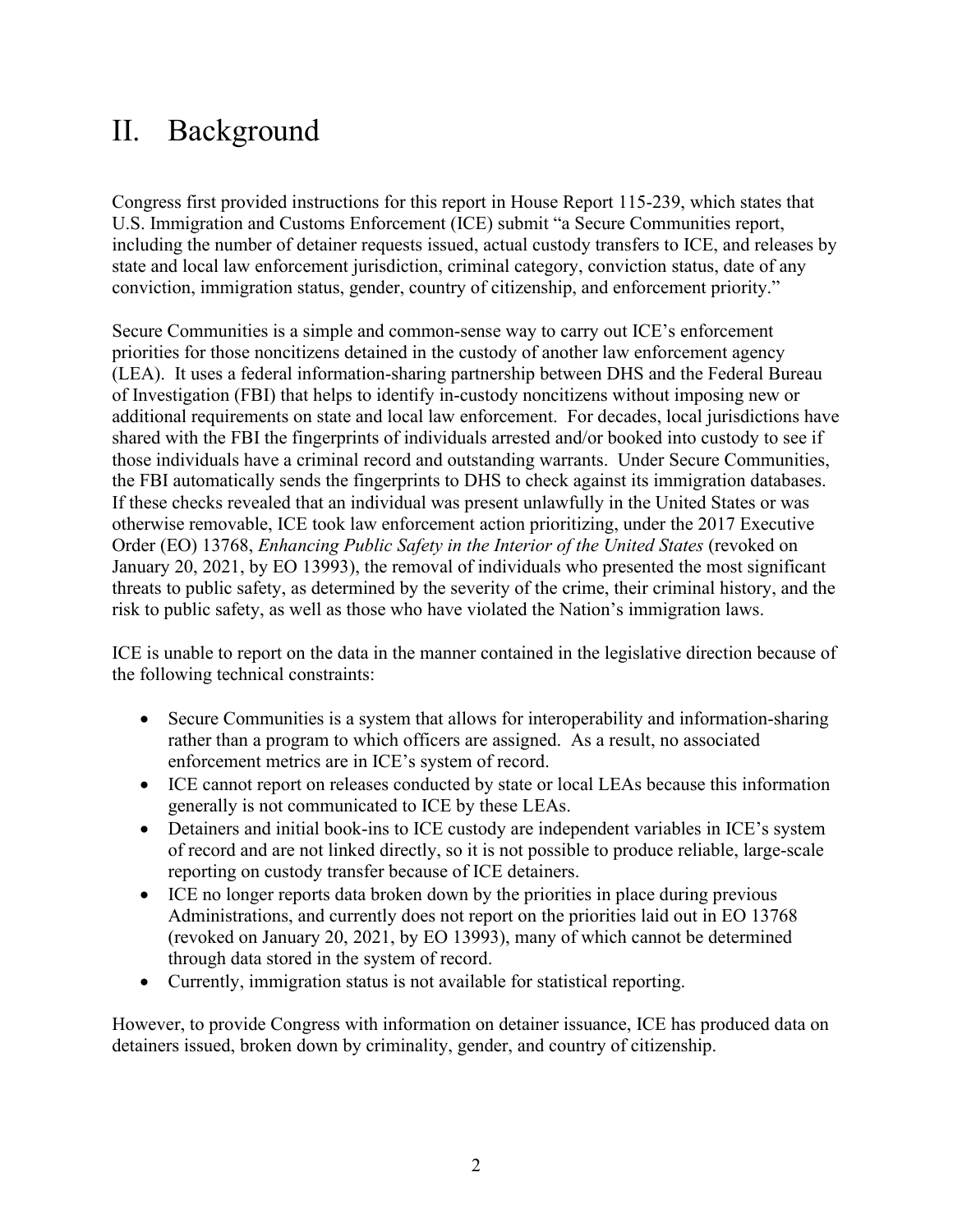#### <span id="page-6-0"></span>III. Analysis/Discussion

 these noncitizens are removable from the United States. A detainer requests that, up to 48 hours ICE issues detainers and requests for notification to LEAs to provide notice of its intent to assume custody of an individual detained in federal, state, or local custody. Detainers are placed on noncitizens arrested on criminal charges when ICE possesses probable cause to believe that before releasing a removable noncitizen from criminal custody, an LEA notify ICE and maintain custody of the noncitizen to allow ICE to assume custody for removal purposes.

detainer to a local LEA. The numbers below reflect detainers recorded in the system of record. A detainer is recorded in the system of record when the detainer form is printed. A single detainer may be printed multiple times; each printing is recorded as a distinct detainer. The printing and subsequent recording of a detainer in the system of record does not necessarily correspond to issuance of a

#### <span id="page-6-1"></span>FY 2020 Fourth Quarter  $(Q4)^1$  Enforcement and Removal Operations Detainers Prepared by Gender and Criminality<sup>2</sup>

| Gender       | <b>Convicted</b><br><b>Criminal</b> | <b>Pending Criminal</b><br><b>Charges</b> | <b>Other</b><br><b>Immigration</b><br><b>Violator</b> | <b>Total</b> |
|--------------|-------------------------------------|-------------------------------------------|-------------------------------------------------------|--------------|
| <b>Total</b> | 9,860                               | 20,437                                    | 1,372                                                 | 31,669       |
| Female       | 441                                 | 1,852                                     | 99                                                    | 2,392        |
| Male         | 9,399                               | 18,532                                    | ,267                                                  | 29,198       |
| Jnknown      | 20                                  |                                           |                                                       |              |

<span id="page-6-2"></span><sup>&</sup>lt;sup>1</sup> FY 2020 ICE Enforcement and Removal Operations detainer data are historic and static. Data are filtered from 07/01/2020 to 09/30/2020 (ICE Integrated Decision Support v 1.34 run as of 10/04/2020; U.S. Customs and Border Protection's Enforcement

<span id="page-6-3"></span>Integrated Database as of 10/02/2020).<br><sup>2</sup> Starting in FY 2018, ICE defines immigration violators' criminality in the following manner: convicted criminals are Pending criminal charges means immigration violators have pending criminal charges entered into the ICE system of record at the time of the enforcement action. Other immigration violators are immigration violators without any known criminal immigration violators with a criminal conviction entered into ICE's system of record at the time of the enforcement action. convictions, or pending charges entered into the ICE system of record at the time of the enforcement action.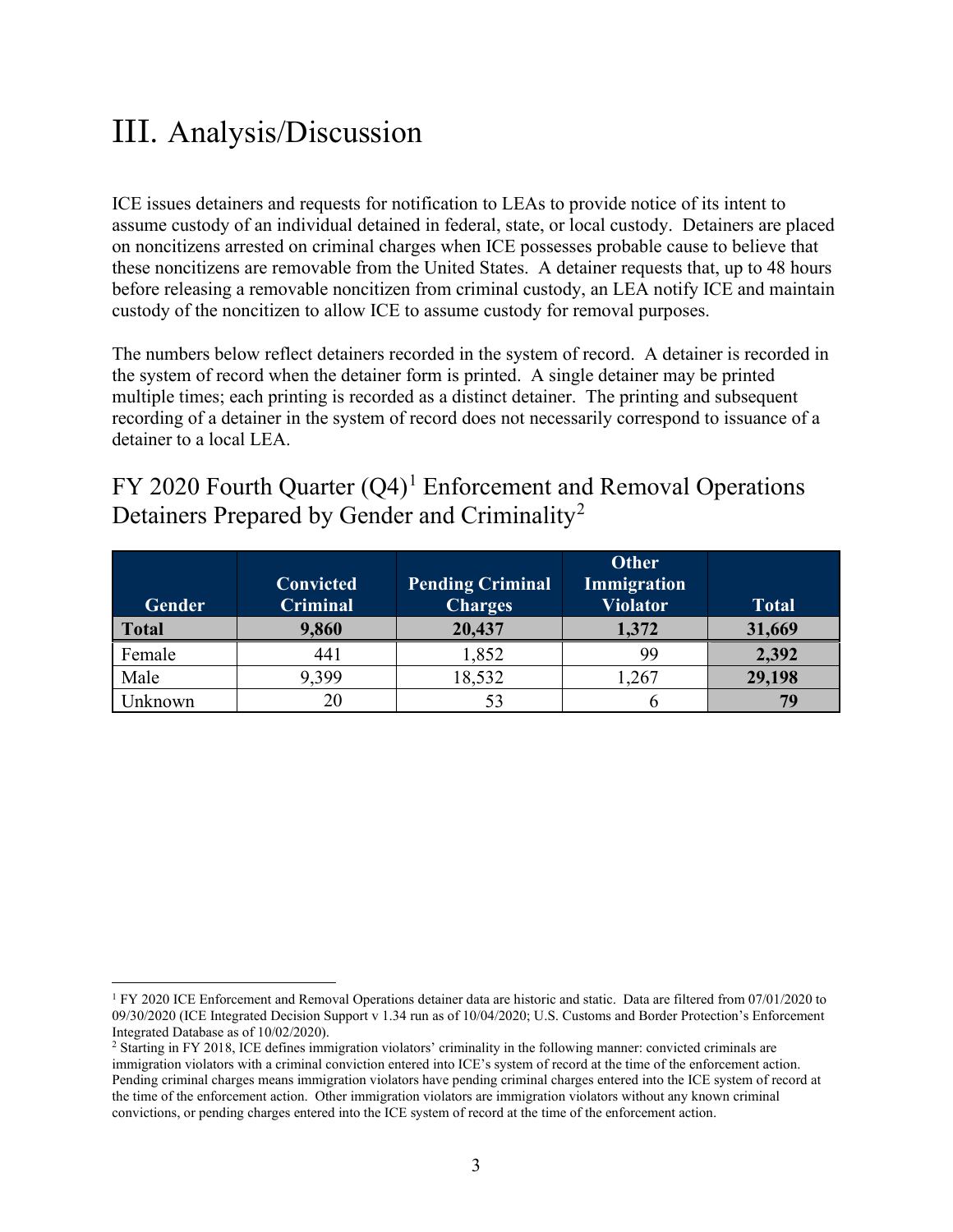#### <span id="page-7-0"></span>FY 2020 Q4 Detainers Prepared by Country of Citizenship and **Criminality**

|                               | <b>Convicted</b> | <b>Pending</b><br><b>Criminal</b> | <b>Other</b><br>Immigration |                         |
|-------------------------------|------------------|-----------------------------------|-----------------------------|-------------------------|
| <b>Country of Citizenship</b> | <b>Criminal</b>  | <b>Charges</b>                    | <b>Violator</b>             | <b>Total</b>            |
| <b>Total</b>                  | 9,860            | 20,437                            | 1,372                       | 31,669                  |
| <b>AFGHANISTAN</b>            | 6                | 9                                 |                             | 15                      |
| <b>ALBANIA</b>                | 3                | 3                                 |                             | 6                       |
| <b>ALGERIA</b>                | 1                | 5                                 | $\blacksquare$              | 6                       |
| <b>ANTIGUA-BARBUDA</b>        | $\mathbf{1}$     | 3                                 |                             | $\overline{\mathbf{4}}$ |
| <b>ARGENTINA</b>              | $\overline{3}$   | 21                                |                             | 24                      |
| <b>ARMENIA</b>                | 14               | 20                                | $\overline{4}$              | 38                      |
| <b>ARUBA</b>                  |                  | $\overline{2}$                    |                             | $\overline{2}$          |
| <b>AUSTRALIA</b>              | 1                | $\overline{4}$                    | 1                           | 6                       |
| <b>AUSTRIA</b>                |                  | $\mathbf{1}$                      |                             | $\overline{2}$          |
| <b>AZERBAIJAN</b>             | 3                | $\overline{4}$                    | -                           | $\overline{7}$          |
| <b>BAHAMAS</b>                | 9                | 12                                | 1                           | 22                      |
| <b>BANGLADESH</b>             |                  | 12                                |                             | 12                      |
| <b>BARBADOS</b>               | $\overline{2}$   | $\overline{4}$                    | -                           | 6                       |
| <b>BELARUS</b>                | $\overline{2}$   | $\overline{2}$                    | 1                           | 5                       |
| <b>BELGIUM</b>                | $\mathbf{1}$     | $\overline{3}$                    | 1                           | 5                       |
| <b>BELIZE</b>                 | 5                | 11                                | 1                           | 17                      |
| <b>BENIN</b>                  | 1                | $\qquad \qquad \blacksquare$      | 1                           | $\overline{2}$          |
| <b>BHUTAN</b>                 | $\overline{7}$   |                                   |                             | $\overline{7}$          |
| <b>BOLIVIA</b>                | $\overline{2}$   | 11                                | 1                           | 14                      |
| <b>BOSNIA-HERZEGOVINA</b>     | 6                | 1                                 | 1                           | 8                       |
| <b>BOTSWANA</b>               |                  | 1                                 |                             |                         |
| <b>BRAZIL</b>                 | 22               | 183                               | 12                          | 217                     |
| <b>BRITISH VIRGIN ISLANDS</b> |                  |                                   |                             |                         |
| <b>BULGARIA</b>               | $\overline{2}$   | 6                                 |                             | 8                       |
| <b>BURKINA FASO</b>           | 3                | 5                                 |                             | 8                       |
| <b>BURMA</b>                  | 6                | 1                                 |                             | $\overline{7}$          |
| <b>BURUNDI</b>                |                  | $\overline{2}$                    |                             | $\overline{2}$          |
| <b>CAMBODIA</b>               | 11               | $\overline{7}$                    | $\overline{2}$              | 20                      |
| <b>CAMEROON</b>               | $\overline{4}$   | $\overline{2}$                    |                             | 6                       |
| <b>CANADA</b>                 | 29               | 36                                | 3                           | 68                      |
| <b>CAPE VERDE</b>             | $\overline{4}$   | $\tau$                            | 1                           | 12                      |
| <b>CAYMAN ISLANDS</b>         |                  |                                   | 1                           | 1                       |
| CENTRAL AFRICAN REPUBLIC      | $\mathbf{1}$     |                                   |                             | $\mathbf{1}$            |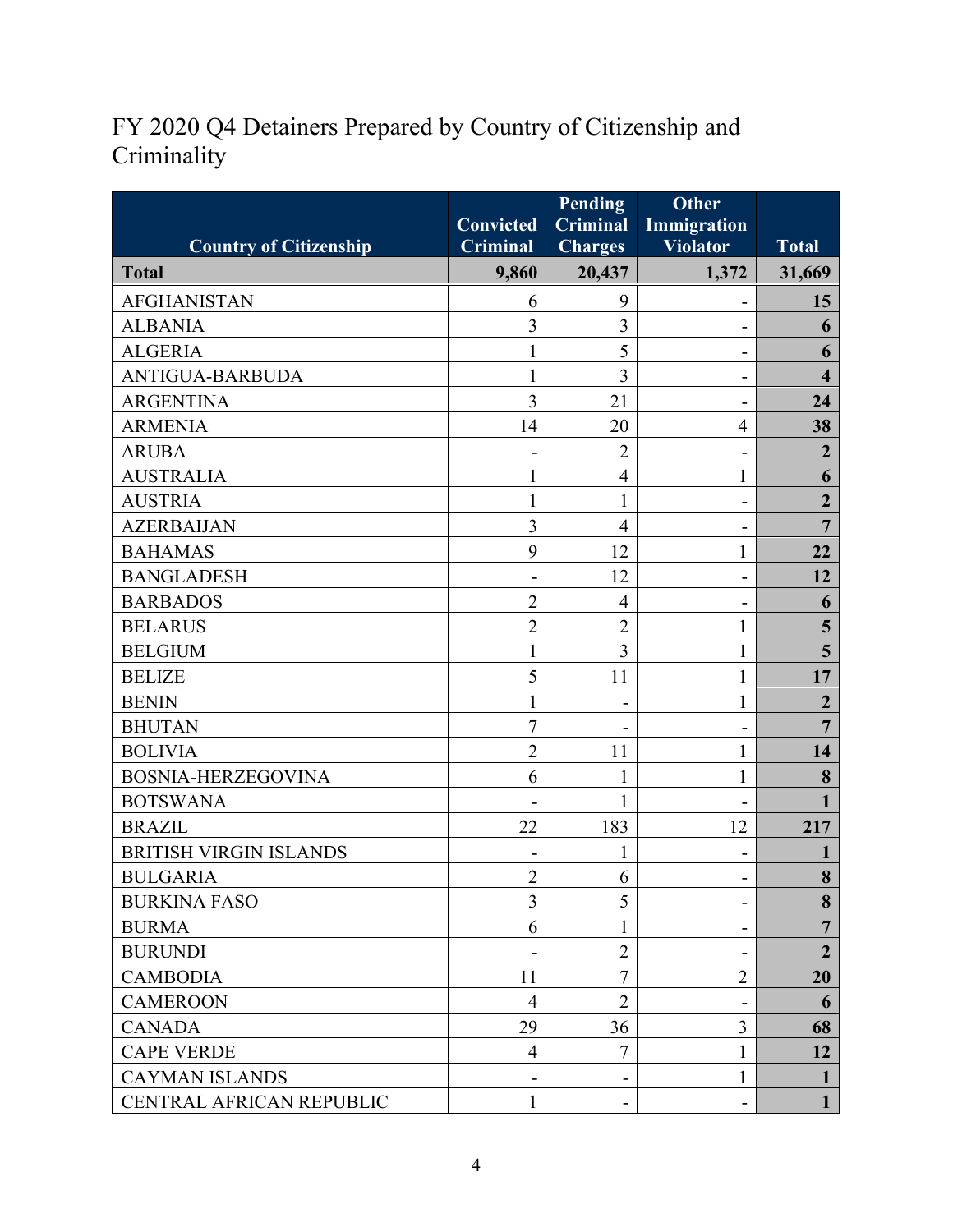|                               |                  | <b>Pending</b>  | <b>Other</b>             |                         |
|-------------------------------|------------------|-----------------|--------------------------|-------------------------|
|                               | <b>Convicted</b> | <b>Criminal</b> | Immigration              |                         |
| <b>Country of Citizenship</b> | <b>Criminal</b>  | <b>Charges</b>  | <b>Violator</b>          | <b>Total</b>            |
| <b>CHAD</b>                   | 1                |                 |                          | 1                       |
| <b>CHILE</b>                  | 10               | 40              | 2                        | 52                      |
| CHINA, PEOPLES REPUBLIC OF    | 19               | 164             | $\overline{4}$           | 187                     |
| <b>COLOMBIA</b>               | 49               | 174             | 13                       | 236                     |
| <b>CONGO</b>                  | 1                | 6               |                          | 7                       |
| <b>COSTA RICA</b>             | 10               | 23              |                          | 33                      |
| <b>CUBA</b>                   | 220              | 140             | 22                       | 382                     |
| <b>CZECH REPUBLIC</b>         | 1                | $\overline{4}$  | 1                        | 6                       |
| <b>CZECHOSLOVAKIA</b>         |                  | 1               | $\overline{\phantom{a}}$ |                         |
| DEM REP OF THE CONGO          | 8                | 8               | 1                        | 17                      |
| <b>DENMARK</b>                | $\overline{2}$   | $\overline{2}$  | $\blacksquare$           | $\overline{\mathbf{4}}$ |
| <b>DOMINICA</b>               | $\overline{4}$   | $\overline{3}$  |                          | 7                       |
| <b>DOMINICAN REPUBLIC</b>     | 174              | 198             | 21                       | 393                     |
| <b>ECUADOR</b>                | 54               | 147             | $\overline{4}$           | 205                     |
| <b>EGYPT</b>                  | 8                | 14              | $\overline{\phantom{a}}$ | 22                      |
| <b>EL SALVADOR</b>            | 545              | 1,353           | 69                       | 1,967                   |
| <b>ERITREA</b>                | 8                | 5               |                          | 13                      |
| <b>ETHIOPIA</b>               | 12               | 9               | $\overline{\phantom{a}}$ | 21                      |
| <b>FIJI</b>                   | 1                | 6               | $\blacksquare$           |                         |
| <b>FRANCE</b>                 | $\overline{4}$   | $\overline{7}$  | 1                        | 12                      |
| <b>GABON</b>                  | $\blacksquare$   | $\overline{4}$  | $\blacksquare$           | $\overline{\mathbf{4}}$ |
| <b>GAMBIA</b>                 | 8                | 8               | 1                        | 17                      |
| <b>GEORGIA</b>                |                  | 6               | $\mathbf{1}$             | $\overline{7}$          |
| <b>GERMANY</b>                | 3                | 5               |                          | 8                       |
| <b>GHANA</b>                  | 7                | 17              |                          | 25                      |
| <b>GREECE</b>                 | 1                | $\overline{2}$  | $\blacksquare$           | $\mathbf{3}$            |
| <b>GRENADA</b>                | $\overline{2}$   | $\overline{2}$  |                          | 4                       |
| <b>GUADELOUPE</b>             |                  | 3               |                          | $\overline{3}$          |
| <b>GUATEMALA</b>              | 768              | 2,479           | 180                      | 3,427                   |
| <b>GUINEA</b>                 | 5                | 8               | 1                        | 14                      |
| <b>GUINEA-BISSAU</b>          |                  |                 |                          | 1                       |
| <b>GUYANA</b>                 | 10               | 30              | 1                        | 41                      |
| <b>HAITI</b>                  | 41               | 70              | 11                       | 122                     |
| <b>HONDURAS</b>               | 731              | 1,979           | 101                      | 2,811                   |
| <b>HONG KONG</b>              |                  | 1               |                          |                         |
| <b>HUNGARY</b>                | $\overline{2}$   | 5               | $\mathbf 1$              | 8                       |
| <b>INDIA</b>                  | 32               | 132             | 8                        | 172                     |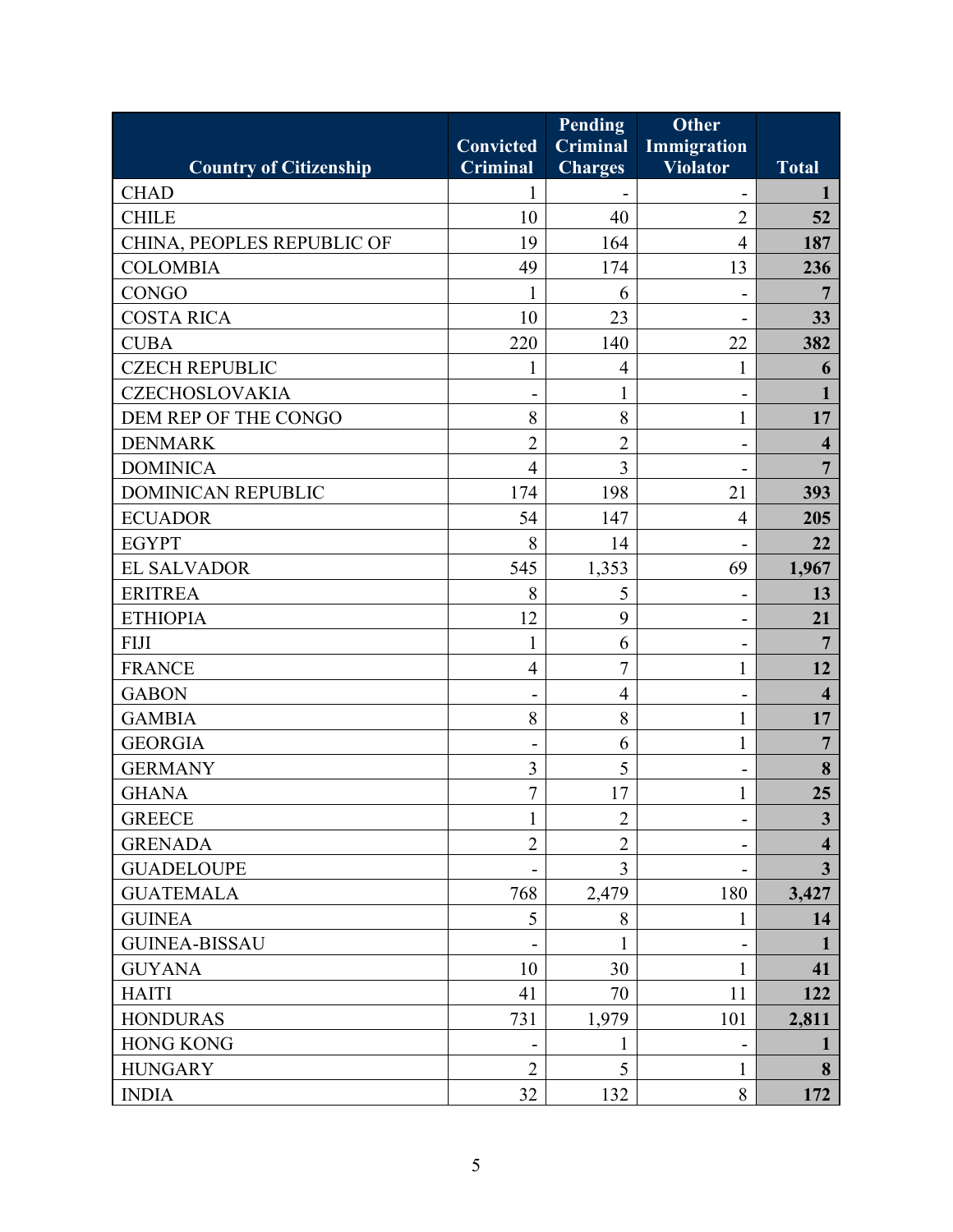|                               |                 | <b>Pending</b>  | <b>Other</b>                 |                         |
|-------------------------------|-----------------|-----------------|------------------------------|-------------------------|
|                               | Convicted       | <b>Criminal</b> | <b>Immigration</b>           |                         |
| <b>Country of Citizenship</b> | <b>Criminal</b> | <b>Charges</b>  | <b>Violator</b>              | <b>Total</b>            |
| <b>INDONESIA</b>              | $\overline{2}$  | 4               |                              | 6                       |
| <b>IRAN</b>                   | 24              | 21              | 3                            | 48                      |
| <b>IRAQ</b>                   | 14              | 8               | $\mathbf{1}$                 | 23                      |
| <b>IRELAND</b>                | 3               | 6               |                              | 9                       |
| <b>ISRAEL</b>                 | $\mathbf{1}$    | 13              | $\overline{2}$               | 16                      |
| <b>ITALY</b>                  | 5               | 15              | $\overline{\phantom{0}}$     | 20                      |
| <b>IVORY COAST</b>            | $\overline{2}$  | 6               |                              | 8                       |
| <b>JAMAICA</b>                | 91              | 135             | 6                            | 232                     |
| <b>JAPAN</b>                  | 1               | $\overline{2}$  |                              | $\overline{\mathbf{3}}$ |
| <b>JORDAN</b>                 | 15              | 27              | $\overline{4}$               | 46                      |
| <b>KAZAKHSTAN</b>             | $\overline{3}$  | $\overline{7}$  | -                            | 10                      |
| <b>KENYA</b>                  | 12              | 20              | $\mathbf{1}$                 | 33                      |
| KOREA <sup>3</sup>            | $\overline{3}$  | 12              |                              | 15                      |
| <b>KUWAIT</b>                 |                 | $\overline{3}$  | $\mathbf{1}$                 | $\overline{\mathbf{4}}$ |
| <b>KYRGYZSTAN</b>             |                 | $\overline{2}$  | $\blacksquare$               | $\overline{2}$          |
| <b>LAOS</b>                   | 53              | 31              | $\blacksquare$               | 84                      |
| <b>LATVIA</b>                 | $\mathbf{1}$    | $\overline{3}$  |                              | $\overline{\mathbf{4}}$ |
| <b>LEBANON</b>                | 1               | 6               | 1                            | 8                       |
| <b>LIBERIA</b>                | 37              | 20              | $\qquad \qquad \blacksquare$ | 57                      |
| <b>LIBYA</b>                  | $\overline{a}$  | $\overline{2}$  | $\blacksquare$               | $\overline{2}$          |
| <b>LITHUANIA</b>              | 3               | 8               | 1                            | 12                      |
| <b>MACAU</b>                  |                 | $\overline{3}$  | $\overline{\phantom{a}}$     | $\overline{\mathbf{3}}$ |
| <b>MALAWI</b>                 | $\overline{a}$  | 6               | $\blacksquare$               | 6                       |
| <b>MALAYSIA</b>               |                 | $\overline{4}$  |                              | 5                       |
| <b>MALI</b>                   | $\overline{2}$  | $\overline{4}$  | $\qquad \qquad \blacksquare$ | 6                       |
| <b>MARSHALL ISLANDS</b>       | 3               | $\overline{4}$  |                              | $\overline{7}$          |
| <b>MAURITANIA</b>             |                 | 4               |                              | 4                       |
| <b>MAURITIUS</b>              |                 | 1               |                              |                         |
| <b>MEXICO</b>                 | 6,134           | 11,564          | 776                          | 18,474                  |
| MICRONESIA, FEDERATED STATES  |                 |                 |                              |                         |
| OF                            | 19              | $\overline{4}$  |                              | 23                      |
| <b>MOLDOVA</b>                | -               | $\overline{3}$  |                              | $\mathbf{3}$            |

<span id="page-9-0"></span> differentiate between North or South Korea in that category, and thus the entry can be reported only as "Korea." Similarly, "USSR" exists as an option in the system. <sup>3</sup> Country of Citizenship data are recorded exactly as they exist in the system of record at the time that the data are pulled. "Korea" is available in the Enforcement Integrated Database's Arrest Graphical User Interface for Law Enforcement system and the Enforcement Case Tracking Systems' Alien Removal Module as an option for officers to select when preparing documents. If Korea is selected, there is not sufficient information in the database to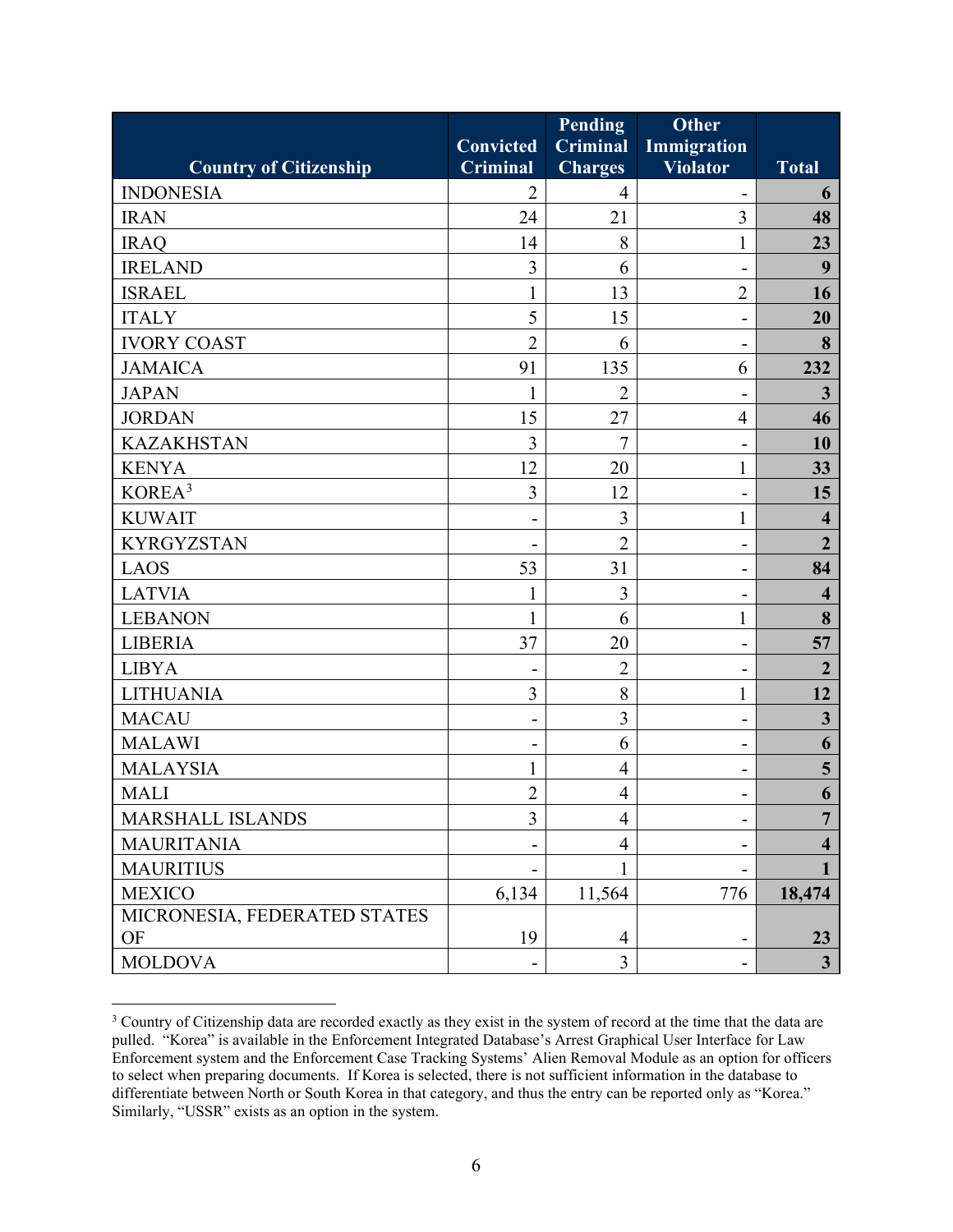|                               |                  | <b>Pending</b>  | <b>Other</b>                 |                         |
|-------------------------------|------------------|-----------------|------------------------------|-------------------------|
|                               | <b>Convicted</b> | <b>Criminal</b> | <b>Immigration</b>           |                         |
| <b>Country of Citizenship</b> | <b>Criminal</b>  | <b>Charges</b>  | <b>Violator</b>              | <b>Total</b>            |
| <b>MONGOLIA</b>               | 3                | 14              |                              | 17                      |
| <b>MOROCCO</b>                | $\overline{4}$   | 8               | 1                            | 13                      |
| <b>MOZAMBIQUE</b>             | 1                | $\mathbf{1}$    | $\blacksquare$               | $\overline{2}$          |
| <b>NEPAL</b>                  | 5                | 13              |                              | 18                      |
| <b>NETHERLANDS</b>            | $\overline{3}$   | $\overline{4}$  | $\qquad \qquad \blacksquare$ | 7                       |
| <b>NEW ZEALAND</b>            | 1                | 3               | $\blacksquare$               | $\overline{\mathbf{4}}$ |
| <b>NICARAGUA</b>              | 44               | 87              | 10                           | 141                     |
| <b>NIGER</b>                  | 3                | 26              | $\overline{2}$               | 31                      |
| <b>NIGERIA</b>                | 15               | 68              | $\mathbf{1}$                 | 84                      |
| <b>NORWAY</b>                 | $\blacksquare$   | $\mathbf{1}$    | $\overline{\phantom{a}}$     | $\mathbf{1}$            |
| <b>PAKISTAN</b>               | 5                | 10              |                              | 15                      |
| <b>PALAU</b>                  | -                | 1               | $\overline{\phantom{a}}$     | 1                       |
| <b>PANAMA</b>                 | 8                | 8               | 1                            | 17                      |
| <b>PARAGUAY</b>               |                  | 6               | $\overline{\phantom{0}}$     | 6                       |
| <b>PERU</b>                   | 25               | 67              | $\overline{4}$               | 96                      |
| <b>PHILIPPINES</b>            | 32               | 40              | $\overline{4}$               | 76                      |
| <b>POLAND</b>                 | 6                | 26              | $\mathbf{1}$                 | 33                      |
| <b>PORTUGAL</b>               | $\overline{2}$   | 17              | $\overline{\phantom{a}}$     | 19                      |
| <b>QATAR</b>                  |                  | $\overline{2}$  |                              | $\overline{2}$          |
| <b>ROMANIA</b>                | 20               | 70              | 7                            | 97                      |
| <b>RUSSIA</b>                 | 13               | 23              | 3                            | 39                      |
| <b>RWANDA</b>                 | -                |                 | $\mathbf{1}$                 | 1                       |
| <b>SAMOA</b>                  |                  | $\overline{2}$  | $\blacksquare$               | $\overline{2}$          |
| <b>SAUDI ARABIA</b>           | 3                | 12              | $\overline{\phantom{a}}$     | 15                      |
| <b>SENEGAL</b>                | 1                | $\overline{4}$  | $\blacksquare$               | 5                       |
| <b>SERBIA</b>                 | -                | 1               |                              | $\mathbf 1$             |
| SERBIA AND MONTENEGRO         |                  |                 | 1                            | $\overline{2}$          |
| <b>SIERRA LEONE</b>           | 8                | 10              | $\overline{\phantom{a}}$     | 18                      |
| <b>SINGAPORE</b>              | $\blacksquare$   | $\overline{2}$  | $\overline{\phantom{0}}$     | $\overline{2}$          |
| <b>SLOVAKIA</b>               |                  | $\overline{4}$  |                              | $\overline{\mathbf{4}}$ |
| <b>SOLOMON ISLANDS</b>        | -                | $\mathbf{1}$    | $\overline{\phantom{a}}$     |                         |
| <b>SOMALIA</b>                | 21               | 5               | $\overline{2}$               | 28                      |
| <b>SOUTH AFRICA</b>           | 8                | 14              | 1                            | 23                      |
| <b>SOUTH KOREA</b>            | 1                | 17              | $\overline{2}$               | 20                      |
| <b>SOUTH SUDAN</b>            | 5                |                 | $\overline{\phantom{a}}$     | $5\overline{)}$         |
| <b>SPAIN</b>                  | 9                | 49              | 1                            | 59                      |
| <b>SRI LANKA</b>              | 1                | 5               | $\overline{\phantom{a}}$     | 6                       |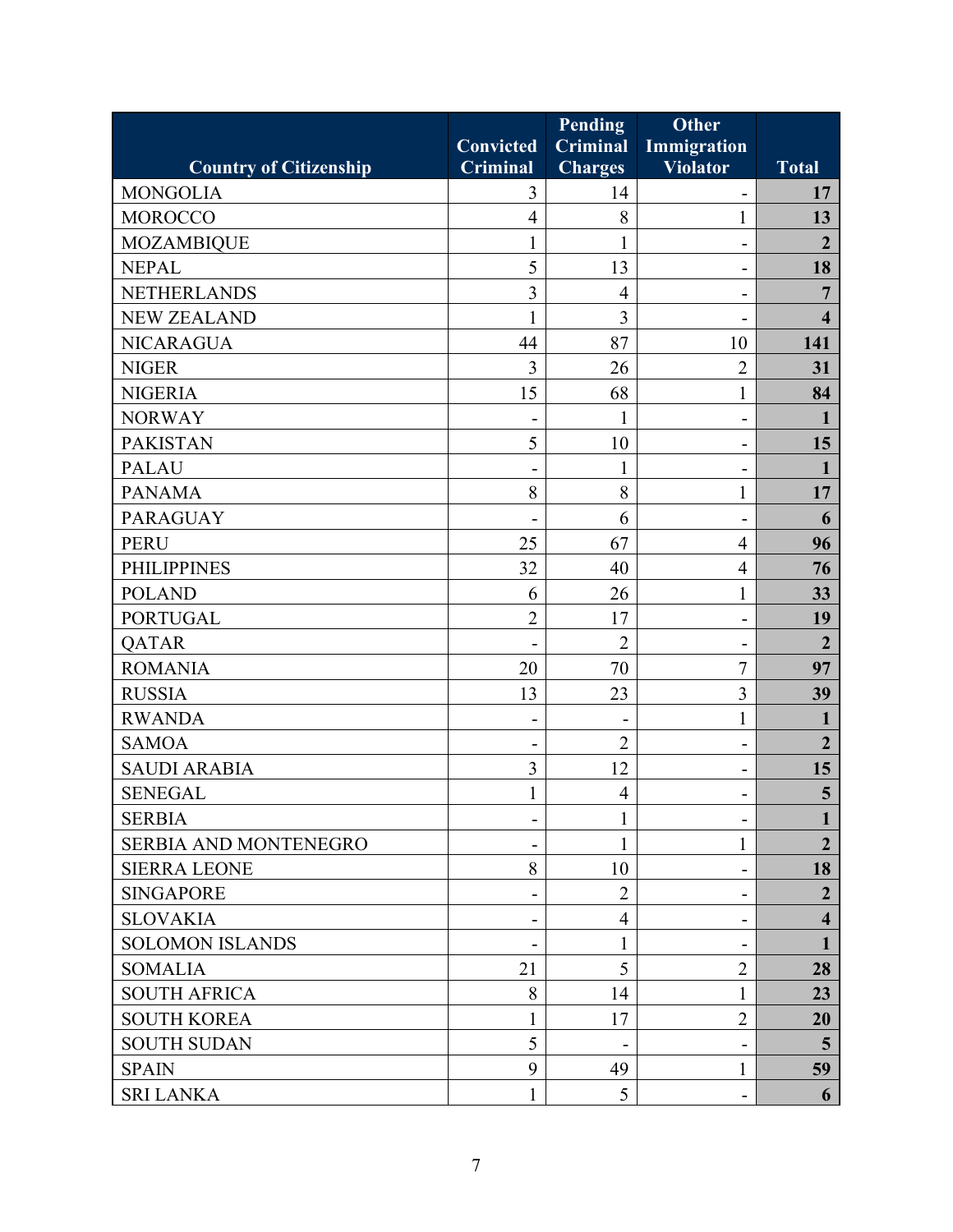|                               |                  | <b>Pending</b>  | <b>Other</b>                 |                         |
|-------------------------------|------------------|-----------------|------------------------------|-------------------------|
|                               | <b>Convicted</b> | <b>Criminal</b> | Immigration                  |                         |
| <b>Country of Citizenship</b> | <b>Criminal</b>  | <b>Charges</b>  | <b>Violator</b>              | <b>Total</b>            |
| <b>ST. LUCIA</b>              | 5                | 3               |                              | 8                       |
| ST. VINCENT-GRENADINES        | 1                | 3               | 1                            | 5                       |
| <b>SUDAN</b>                  | 25               | 5               | 3                            | 33                      |
| <b>SURINAME</b>               | 1                | 1               |                              | $\overline{2}$          |
| <b>SWEDEN</b>                 |                  | 1               |                              |                         |
| <b>SWITZERLAND</b>            | ۰                | $\mathbf{1}$    | $\qquad \qquad \blacksquare$ | 1                       |
| <b>SYRIA</b>                  |                  | 6               |                              | 6                       |
| <b>TAIWAN</b>                 |                  | 9               |                              | 10                      |
| <b>TAJIKISTAN</b>             |                  | $\overline{a}$  |                              |                         |
| <b>TANZANIA</b>               | $\overline{2}$   | 3               | 1                            | 6                       |
| <b>THAILAND</b>               | 15               | 13              |                              | 28                      |
| <b>TOGO</b>                   |                  | $\overline{2}$  | -                            | $\overline{2}$          |
| <b>TONGA</b>                  | $\overline{2}$   | $\overline{4}$  |                              | 6                       |
| <b>TRINIDAD AND TOBAGO</b>    | 11               | 27              |                              | 38                      |
| <b>TUNISIA</b>                |                  |                 | 1                            | $\overline{2}$          |
| <b>TURKEY</b>                 | $\overline{2}$   | 10              |                              | 12                      |
| TURKMENISTAN                  |                  | $\overline{2}$  |                              | $\overline{2}$          |
| TURKS AND CAICOS ISLANDS      |                  | 1               | $\blacksquare$               | $\overline{2}$          |
| <b>UGANDA</b>                 | 3                | 9               |                              | 12                      |
| <b>UKRAINE</b>                | 12               | 14              | 1                            | 27                      |
| <b>UNITED ARAB EMIRATES</b>   | $\overline{2}$   |                 |                              | $\overline{2}$          |
| <b>UNITED KINGDOM</b>         | 14               | 26              | 1                            | 41                      |
| <b>URUGUAY</b>                | $\overline{2}$   | 5               |                              | $\overline{7}$          |
| USSR <sup>4</sup>             | 8                | $\overline{4}$  | $\overline{2}$               | 14                      |
| <b>UZBEKISTAN</b>             |                  | 3               | $\overline{2}$               | $5\overline{)}$         |
| <b>VENEZUELA</b>              | 19               | 112             | 11                           | 142                     |
| <b>VIETNAM</b>                | 128              | 88              | 6                            | 222                     |
| <b>YEMEN</b>                  | $\overline{2}$   | $\mathbf{1}$    |                              | $\mathbf{3}$            |
| <b>YUGOSLAVIA</b>             | $\overline{2}$   |                 |                              | $\overline{2}$          |
| <b>ZAMBIA</b>                 | 1                | 1               | $\overline{2}$               | $\overline{\mathbf{4}}$ |
| <b>ZIMBABWE</b>               | $\overline{2}$   | $\mathbf{1}$    | $\mathbf{1}$                 | $\overline{\mathbf{4}}$ |
| <b>UNKNOWN</b>                | 30               | 76              | 27                           | 133                     |

<span id="page-11-0"></span><sup>&</sup>lt;sup>4</sup> Country of Citizenship data are recorded exactly as they exist in the system of record at the time that they are pulled. "USSR" is available in the Enforcement Integrated Database's Arrest Graphical User Interface for Law Enforcement system and the Enforcement Case Tracking Systems' Alien Removal Module as an option for officers to select when preparing documents. If USSR is selected, there is not sufficient information in the database to differentiate between Russia and other former Soviet States, and thus the entry can be reported only as USSR.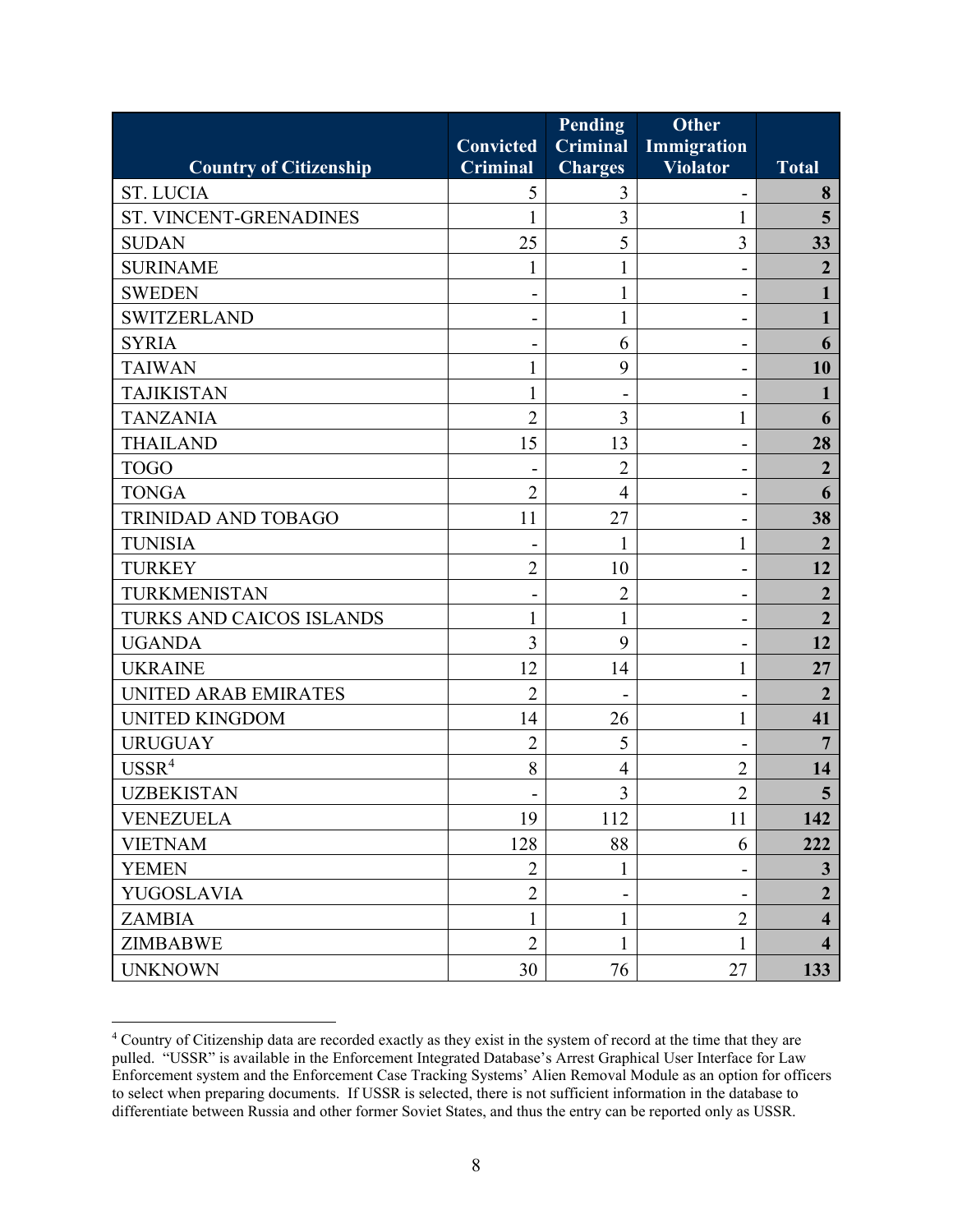#### <span id="page-12-0"></span>IV. Conclusion

 individuals encountered by the Secure Communities Program in Q4 of FY 2020 fell into the As with any LEA, ICE's top priority is to ensure the safety and protection of communities nationwide. In accordance with EO 13768 (revoked on January 20, 2021, by EO 13993), all following categories:

(a) Have been convicted of any criminal offense;

(b) Have been charged with any criminal offense, where such charge has not been resolved;

(c) Have committed acts that constitute a chargeable criminal offense;

(d) Have engaged in fraud or willful misrepresentation in connection with any official matter or application before a governmental agency;

(e) Have abused any program related to receipt of public benefits;

 (f) Are subject to a final order of removal, but have not complied with their legal obligation to depart the United States; or

(g) In the judgement of an immigration officer, otherwise pose a risk to public safety and national security.

Cooperation from other LEAs is critical for ICE to fulfill its mission to identify and arrest noncitizens who pose a risk to public safety or national security. Further, the safety of the community, law enforcement personnel, and the criminal noncitizen is protected better when ICE officers take custody in the controlled environment of another LEA. By honoring ICE detainers, LEAs help to increase public safety and to keep communities safe.